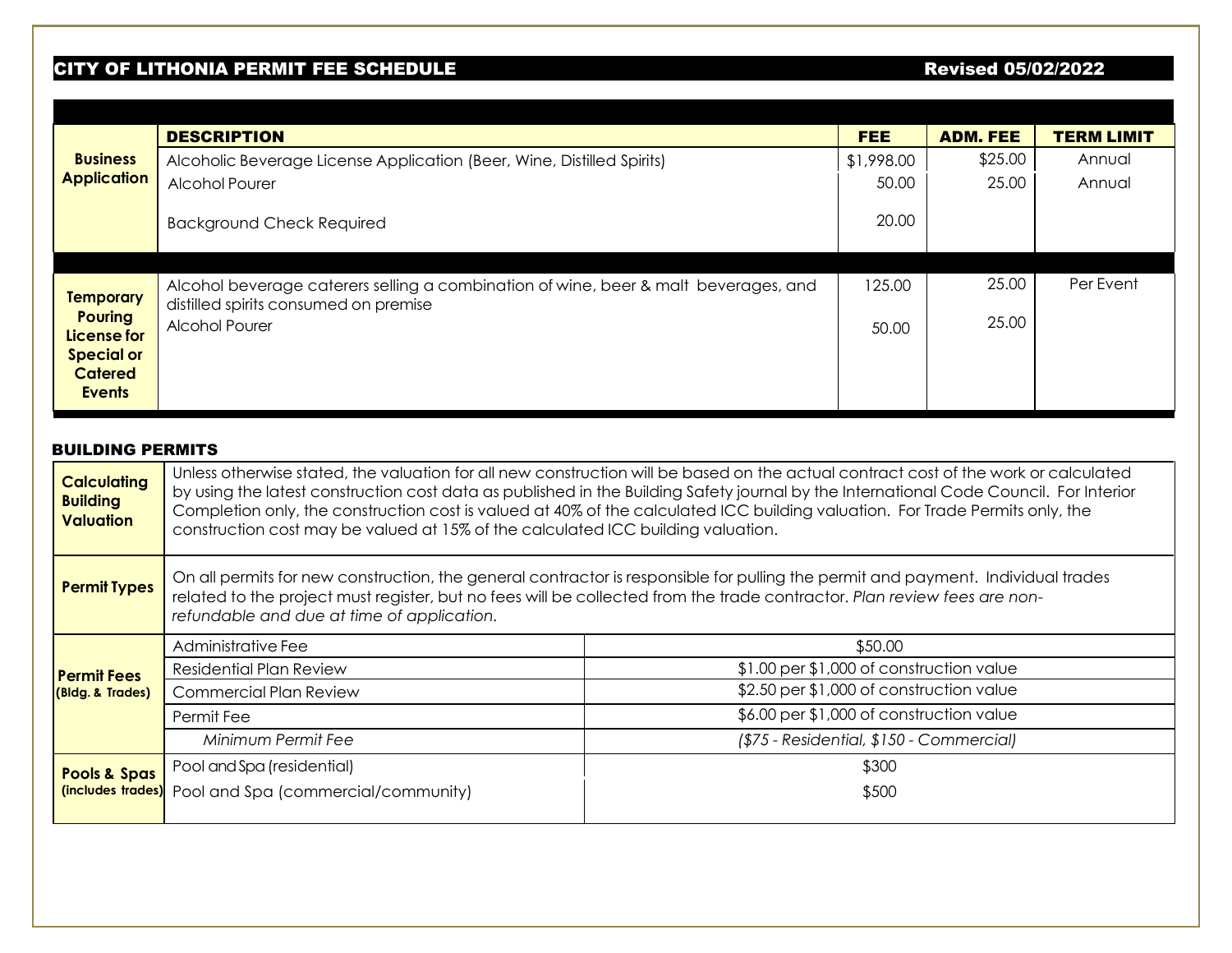| <b>Signs</b>                     | Wall mounted                                                                                 | \$100                       |
|----------------------------------|----------------------------------------------------------------------------------------------|-----------------------------|
| <b>Requiring a</b>               | Free standing                                                                                | \$250                       |
| <b>Building</b><br><b>Permit</b> | Free standing over 15 feet                                                                   | \$500                       |
| <b>Demolition</b>                | Residential Demolition / structure removal                                                   | \$100 per unit              |
|                                  | Commercial Demolition/Structure removal                                                      | \$300 per unit              |
|                                  | - with asbestos monitoring                                                                   | \$300                       |
| <b>Permit</b>                    | First extension                                                                              | \$50/3 months               |
| <b>Extensions</b>                | Subsequent extension                                                                         | \$100/3 months              |
| $Re-$                            |                                                                                              |                             |
| <b>Inspections</b>               | Re-inspection                                                                                | \$50                        |
|                                  | Mobile home & R.V. setup                                                                     | \$300                       |
|                                  | - planned community/park                                                                     | \$100                       |
|                                  | - used for temporary storage                                                                 | \$100                       |
|                                  | <b>Temporary Construction Trailer</b>                                                        | \$150                       |
|                                  | Structure move                                                                               | \$200                       |
| <b>Other</b>                     | Window or siding replacement*                                                                | \$100                       |
|                                  | Residential Roof*                                                                            | \$100                       |
|                                  | Inspections outside of normal business hours                                                 | \$150.00                    |
|                                  | Replacement of permits, CO's, etc.                                                           | \$25.00                     |
|                                  | Plan review on previously approved plans required<br>by changes to the plans (minimum \$150) | \$75/hour                   |
|                                  | Fee for work done without a permit                                                           | 200% of original permit fee |

*\* Required only for projects greater than \$1,000 in value*

## LITHONIA PARK RESERVATION

| Lower Field                                                                                      | \$200.00 per hour |
|--------------------------------------------------------------------------------------------------|-------------------|
| Upper Field                                                                                      | \$200.00 per hour |
| Vendor Fee                                                                                       | \$35.00           |
| Cleaning Deposit (refundable)                                                                    | \$500.00          |
| NOTE: All Park Rentals require Council Approval and must utilize Lithonia<br>Police for Security |                   |